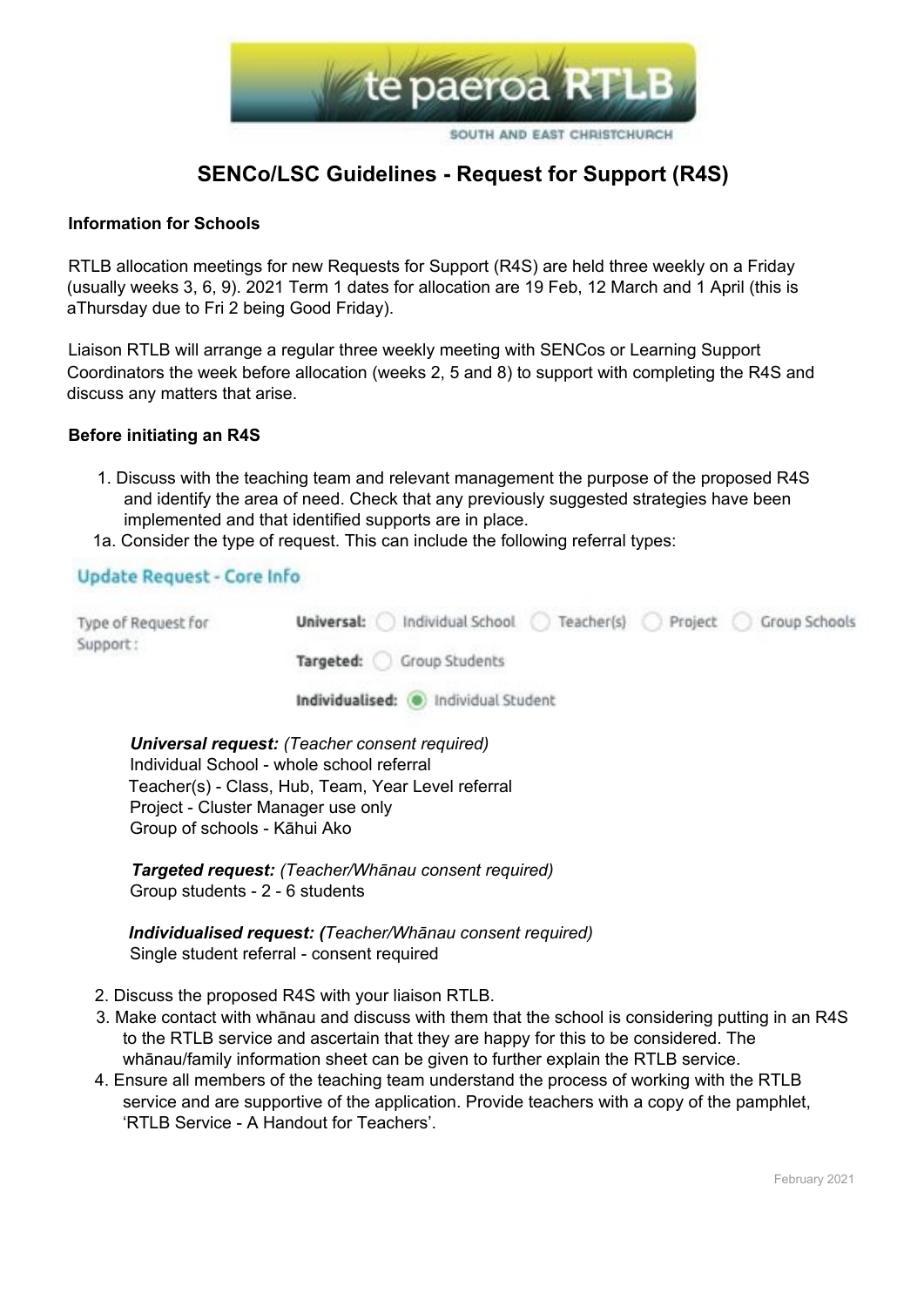# **Completing an R4S**

Schools need to have the R4S completed on Schoolgate by Tuesday at 5.00pm of allocation

week. All boxes with a red asterisk need to be completed.

To ensure that all relevant information is included within the R4S, it is important that the classroom teacher is involved in completing the documentation. Experience has shown us that this works best when the teacher and SENCo/LSC are completing the R4S together.

Include the names and contact details of key people from other outside agencies who are/have been involved, and the dates that they were involved.

Both teacher and parent/caregiver need to read through the completed R4S before

signing. Upload the signed parent/caregiver and teacher consent form and attach to the

R4S.

New R4S are checked and submitted by the liaison RTLB by 5 pm on Wednesday prior to the allocation meeting.

## **Learning R4S**

- Date and include recent relevant academic data (from within the past 2 months). The data will be specific to the R4S focus (e.g. RR, e-asTTle, writing sample, PAT listening, GLOSS/JAM etc). This needs to be summarised in the relevant boxes on Schoolgate (online database used for R4S) and copies of assessments uploaded in the documents section.
- Outline strategies implemented in the classroom, relevant to the current class teacher, to support learning. If a student has had a previous RTLB plan, ensure that the strategies suggested in this have been shared and implemented by the existing teaching team.
- The focus needs to be clear but not specific to a programme e.g. support to make progress in reading, rather than naming a programme such as Reading Rockets, Early Words, Agility with Sound etc.
- If an R4S is requesting a specific programme for a teacher or school, this is a professional development request and needs to be logged under the 'Individual School' tag on Schoolgate.
- R4S for projects that do not require an RTLB need to be discussed with the Cluster Manager who will enter the project on Schoolgate (if approved).

### **Behaviour R4S**

- Include relevant pastoral notes that detail behaviour incidents. Keep language professional and avoid including names of other students and other confidential information.
- If available, along with school record information, include observational data. State observable behaviours. Provide details about the frequency, intensity and duration of the concerning behaviours.